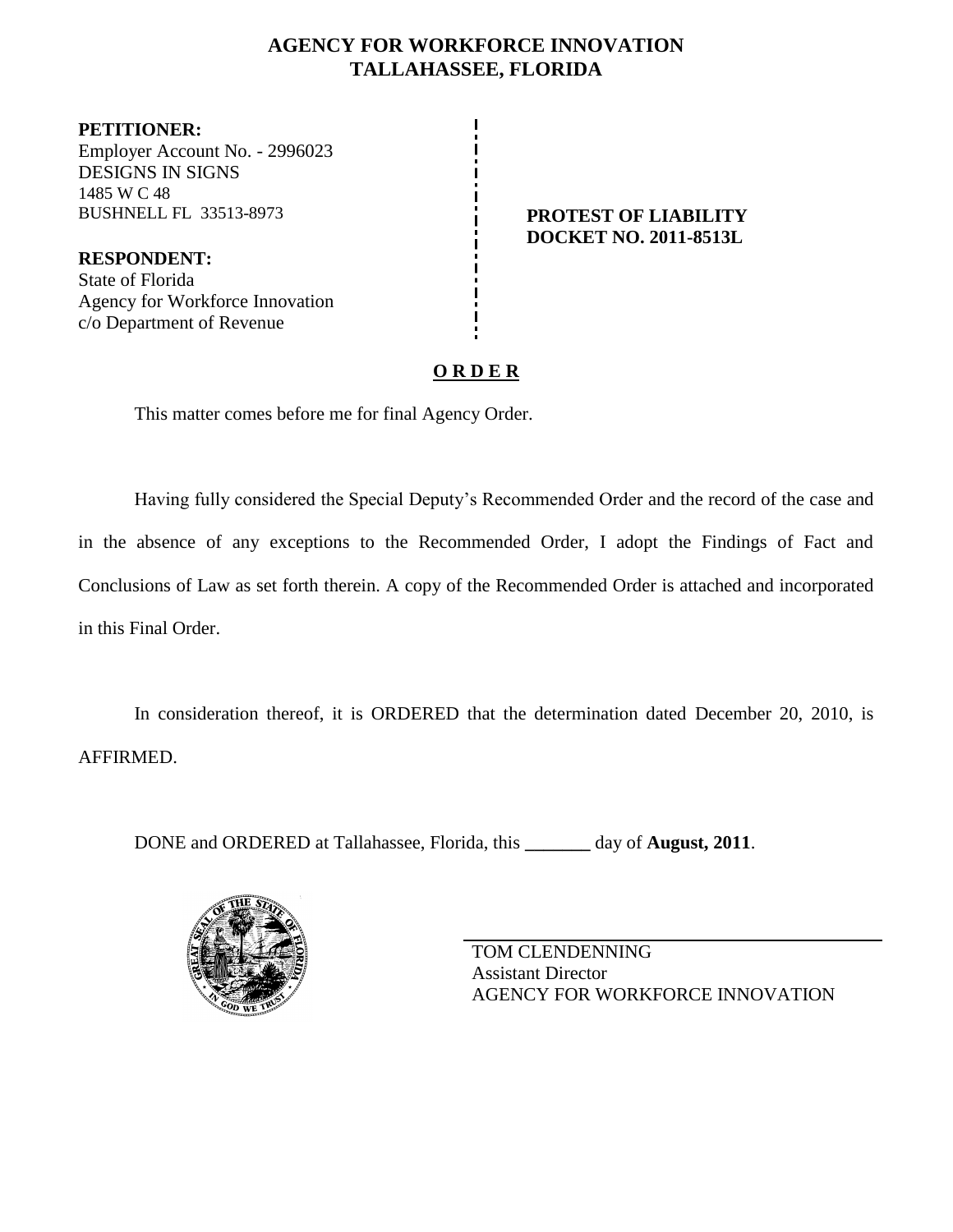# **AGENCY FOR WORKFORCE INNOVATION Unemployment Compensation Appeals**

MSC 345 CALDWELL BUILDING 107 EAST MADISON STREET TALLAHASSEE FL 32399-4143

## **PETITIONER:**

Employer Account No. - 2996023 DESIGNS IN SIGNS ATTN: RUSSELL S. LYONS 1485 W C 48 BUSHNELL FL 33513-8973

#### **PROTEST OF LIABILITY DOCKET NO. 2011-8513L**

## **RESPONDENT:**

State of Florida Agency for Workforce Innovation c/o Department of Revenue

# **RECOMMENDED ORDER OF SPECIAL DEPUTY**

TO: Assistant Director Agency for Workforce Innovation

This matter comes before the undersigned Special Deputy pursuant to the Petitioner"s protest of the Respondent"s determination dated December 20, 2010.

After due notice to the parties, a telephone hearing was held on May 26, 2011. The Petitioner's accountant appeared as a representative and called the Petitioner's owner as a witness at the hearing. The Joined Party did not appear at the hearing. A tax specialist appeared on behalf of the Respondent.

The record of the case, including the recording of the hearing and any exhibits submitted in evidence, is herewith transmitted. Proposed Findings of Fact and Conclusions of Law were not received.

### **Issue:**

Whether services performed for the Petitioner by the Joined Party and other individuals constitute insured employment pursuant to Sections 443.036(19), 443.036(21); 443.1216, Florida Statutes, and if so, the effective date of the liability.

### **Findings of Fact:**

- 1. The Petitioner is a sole proprietorship, established in 2008 for the purpose of running a sign shop.
- 2. The Petitioner and the Joined Party were acquaintances. The Joined Party had the opportunity to purchase a sign business. The Joined Party did not have funds to purchase the business. The Joined Party contacted the Petitioner for funding.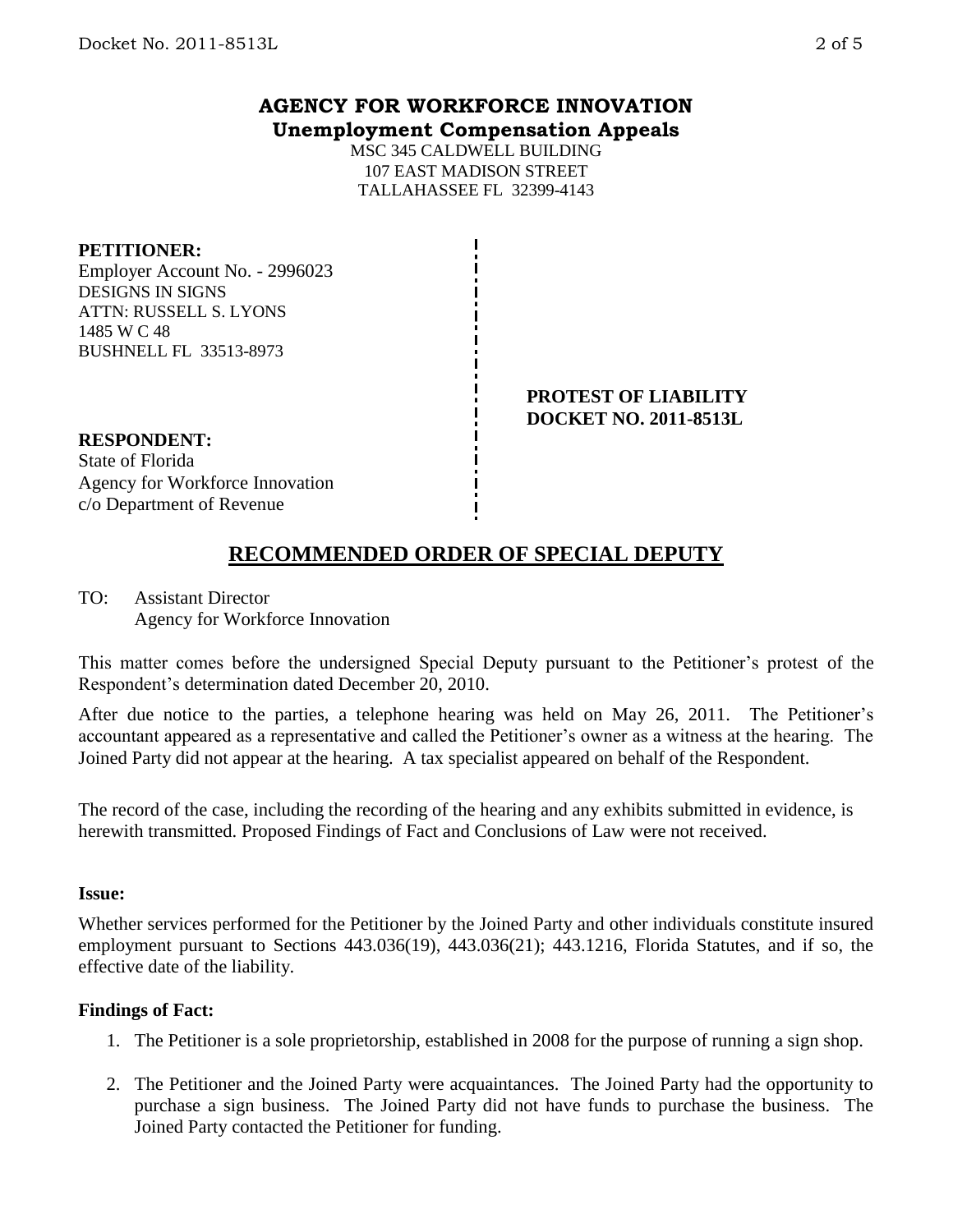- 3. The Petitioner agreed to purchase the business and have the Joined Party operate the business for a period of five years. At the end of the five year period the Joined Party was expected to purchase the business from the Petitioner for \$22,000. The Petitioner would retain a 60% split of all subsequent profits. The written agreement was not signed by the Joined Party.
- 4. The Petitioner purchased the business in 2008. The Joined Party operated the business from the time of purchase until September 24, 2010.
- 5. The Joined Party was expected to report to the place of business by at least 9am and work until 5pm. The Petitioner allowed some flexibility in the hours worked.
- 6. The Petitioner closely monitored the Joined Party. The Petitioner verbally admonished the Joined Party over tardiness or absences. The Petitioner docked the Joined Party"s pay due to fines incurred by the Joined Party.
- 7. The Petitioner established rules which the Joined Party was expected to follow. The Joined Party was required to keep the shop clean. The Joined Party was not allowed any food or drink in proximity to the computers.
- 8. The Petitioner sent the Joined Party to sign shop open houses and trade shows at the Petitioner's expense.
- 9. The work required equipment including computers, printers, laminators, straight edges, and squeegees. The equipment was provided by the Petitioner. The Petitioner provided business cards for the Joined Party. The business cards listed the Joined Party's title as 'manager'. The Petitioner provided a hat with the company logo.
- 10. The Joined Party was paid weekly. The Joined Party"s weekly wage was determined by the Petitioner on a week by week basis. The Joined Party"s weekly wage averaged approximately \$400. The Petitioner directed all business profits back into the business. The Petitioner paid the Joined Party a Christmas bonus.
- 11. The Joined Party was not allowed to subcontract the work.
- 12. The Petitioner maintained insurance on the building and equipment.

### **Conclusions of Law:**

- 13. The issue in this case, whether services performed for the Petitioner constitute employment subject to the Florida Unemployment Compensation Law, is governed by Chapter 443, Florida Statutes. Section 443.1216(1)(a)2., Florida Statutes, provides that employment subject to the chapter includes service performed by individuals under the usual common law rules applicable in determining an employer-employee relationship.
- 14. The Supreme Court of the United States held that the term "usual common law rules" is to be used in a generic sense to mean the "standards developed by the courts through the years of adjudication." United States v. W.M. Webb, Inc., 397 U.S. 179 (1970).
- 15. The Supreme Court of Florida adopted and approved the tests in 1 Restatement of Law, Agency 2d Section 220 (1958), for use to determine if an employment relationship exists. See Cantor v. Cochran, 184 So.2d 173 (Fla. 1966); Miami Herald Publishing Co. v. Kendall, 88 So.2d 276 (Fla.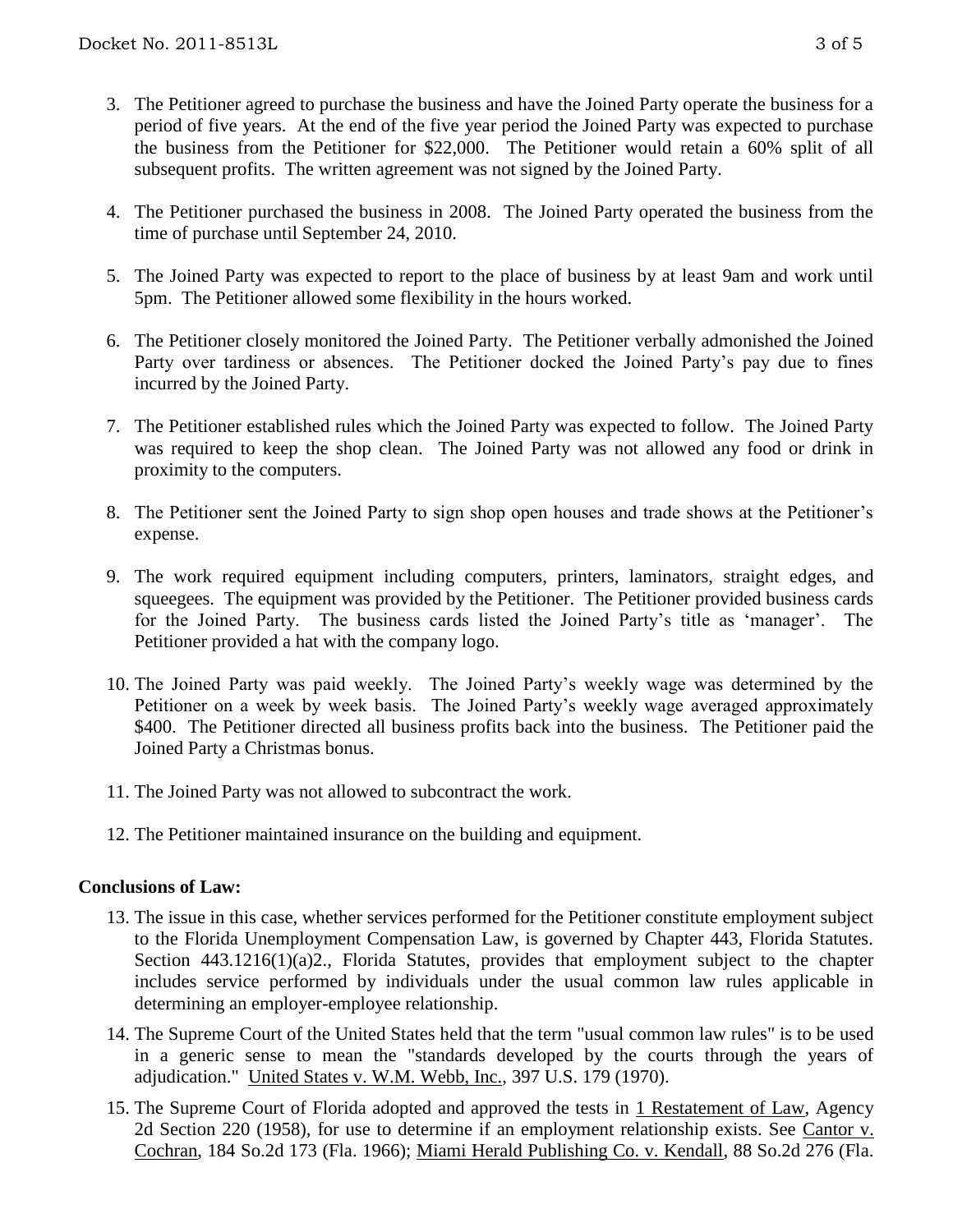1956); Magarian v. Southern Fruit Distributors, 1 So.2d 858 (Fla. 1941); see also Kane Furniture Corp. v. R. Miranda, 506 So.2d 1061 (Fla. 2d DCA 1987).

- 16. Restatement of Law is a publication, prepared under the auspices of the American Law Institute, which explains the meaning of the law with regard to various court rulings. The Restatement sets forth a nonexclusive list of factors that are to be considered when judging whether a relationship is an employment relationship or an independent contractor relationship.
- 17. 1 Restatement of Law, Agency 2d Section 220 (1958) provides:
	- (1) A servant is a person employed to perform services for another and who, in the performance of the services, is subject to the other's control or right of control.
	- (2) The following matters of fact, among others, are to be considered:
		- (a) the extent of control which, by the agreement, the business may exercise over the details of the work;
		- (b) whether or not the one employed is engaged in a distinct occupation or business;
		- (c) the kind of occupation, with reference to whether, in the locality, the work is usually done under the direction of the employer or by a specialist without supervision;
		- (d) the skill required in the particular occupation;
		- (e) whether the employer or the worker supplies the instrumentalities, tools, and the place of work for the person doing the work;
		- (f) the length of time for which the person is employed;
		- $(g)$  the method of payment, whether by the time or by the job;
		- (h) whether or not the work is a part of the regular business of the employer;
		- (i) whether or not the parties believe they are creating the relation of master and servant;
		- (j) whether the principal is or is not in business.
- 18. Comments in the Restatement explain that the word "servant" does not exclusively connote manual labor, and the word "employee" has largely replaced "servant" in statutes dealing with various aspects of the working relationship between two parties. In Department of Health and Rehabilitative Services v. Department of Labor & Employment Security, 472 So.2d 1284 (Fla. 1<sup>st</sup>) DCA 1985) the court confirmed that the factors listed in the Restatement are the proper factors to be considered in determining whether an employer-employee relationship exists. However, in citing La Grande v. B&L Services, Inc.,  $432$  So.2d  $1364$ ,  $1366$  (Fla. 1st DCA 1983), the court acknowledged that the question of whether a person is properly classified an employee or an independent contractor often cannot be answered by reference to "hard and fast" rules, but rather must be addressed on a case-by-case basis.
- 19. The evidence presented in this hearing reveals that the Petitioner exercised control over where and when the work was performed. The Joined Party was required to report to the Petitioner's place of business between set hours. The Petitioner established rules to which the Joined Party was required to conform. The Petitioner supervised and oversaw the work of the Joined Party as store manager.
- 20. The work performed by the Joined Party in managing and operating the store was an integral part of the daily course of business for the Petitioner"s sign store.
- 21. The Petitioner provided all of the tools, equipment, and materials needed to perform the work. The Petitioner paid for the Joined Party"s expenses for any trips made for the business. The Petitioner provided business cards for the Joined Party.
- 22. The Joined Party performed services for the Petitioner for in excess of two years. Such a length of time is indicative of a permanent relationship between the parties.
- 23. The Petitioner had unilateral control over the financial aspects of the relationship. The Petitioner determined from week to week, what pay the Joined Party was to receive.